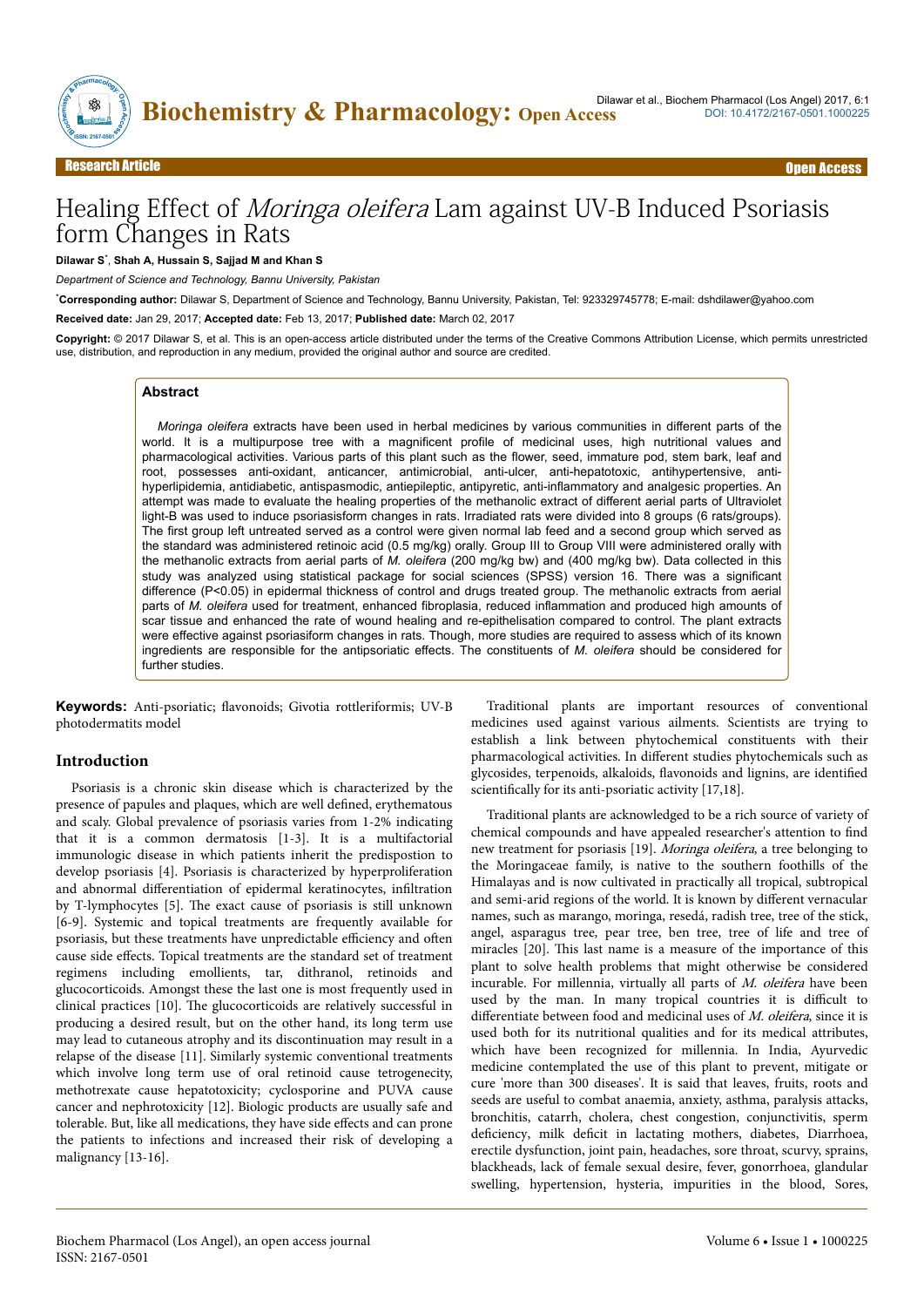**Citation:** Dilawar S, Shah A, Hussain S, Sajjad M, Khan S (2017) Healing Effect of *Moringa oleifera* Lam against UV-B Induced Psoriasis form Changes in Rats. Biochem Pharmacol (Los Angel) 6: 225. doi:10.4172/2167-0501.1000225

in figure.

# Page 2 of 6

malaria, otitis, intestinal parasitism, poisonous Erectile dysfunction, joint pain, headaches, sore throat, scurvy, sprain, blackheads, lack of female sexual desire, fever, gonorrhoea, glandular swelling, hypertension, hysteria, blood impurities, skin infections, Malaria, otitis, intestinal parasitism, venomous stings, bladder and prostate problems, psoriasis, respiratory disorders, cough, tuberculosis, abdominal tumours, ulcers [20].

The presence of important phytochemicals in  $M$ . oleifera is responsible for their healing properties have recently been demonstrated. In one of the first exhaustive studies on the chemical composition of this species, it was found to be rich in several very peculiar substances, such as glucosinolates, isothiocyanates, flavonoids, anthocyanins, proanthocyanidins and cinnamates [21]. The distribution of phytochemicals was also included in the different parts of the tree. Нis characteristic could be advantageous for the treatment of multi-causal diseases, such as psoriasis.

In view of the importance of this plant, an effort was made to investigate the phytochemical screening and healing activity of M. oleifera leaves, bark, fruit, flower, seed and stem, obtained from different regions of Pakistan. No systematic study to date has examined the healing activity of the extracts of  $M$ . oleifera aerial parts. The present study sought to establish the scientific validity for the healing effect of  $M$ . oleifera extract on UV induced psoriasiform changes in experimental rats. Нis study will be the first in Pakistan to deal with the healing activity of M. oleifera extracts on UV induced psoriasiform changes in rats.

# **Materials and Methods**

# **Sampling**

Aerial parts of Moringa oleifera were collected from different regions of Pakistan and the herbarium specimens were subjected to analysis in Quaid-e-Azam University, Islamabad Pakistan. Plant samples were identified by (Plant taxonomist) Department of plant Sciences, Quaid-e-Azam university, Islamabad (Voucher Specimen No. ISL 1367).

# **Sample preparation**

The freshly collected different aerial parts of M. olifera were washed with distilled water and dried at 40°C. Нe dried samples were extracted with methanol. Нe extracts were filtered through Whatman filter paper I and then concentrated on rotary evaporator model (Eyela Tokyo Rikakikakki Co. Ltd., Japan) at 45°C. Dried samples were kept at 4°C till used for the assay. Нe extracts were solubilised and diluted with sterile water to get the desired concentration. Нe prepared extracts were analyzed for phytochemical screenings by standard methods (Table 1) [22,23].

# **Photo dermatitis model for psoriasis**

The dorsal skin of the rat after depilating was irradiated with UV-B radiation using Photo dermatitis Model for Psoriasis. Нe initial lesions (erythema) appeared instantly after irridiation that disappeared after 30 min. The second phase of erythema (aggressive lesions) started after 6 hrs and progressively become swollen between 24 and 48 hrs. Нe reaction was restricted only to the exposed area and later on an erythmatous ulcerated lesions with crust formation developed. After 48-72 hrs silvery white scale appeared on the erythematous lesion.

| <b>Acute toxicity</b>                                                    |
|--------------------------------------------------------------------------|
| The Institutional Animal Ethics Committee (IAEC) approved the            |
| protocol. In this test, five male rats were used. The methanolic extract |

Table 1: Qualitative analysis of phytochemicals from aerial parts of

protocol. In this test, five male rats were used. Нe methanolic extract of leaf, bark, stem, flower and fruit being tested is given to them orally and were observed for mortality. No mortality was observed in rats treated with 2000 mg/kg of methanolic extracts. All the rats were normal and no unpleasant behavioral changes were observed till the end of the study period.

# **Assortment of animals**

Moringa oleifera.

Sprague-Dawley Albino rats (male, 245 g) were selected for experiment, were housed in the animal house department of National Institute of Health Islamabad. 3 animals were kept per cage and rice husk was used as a bedding material. Нey were sustained on standard conditions of temperature (25°C) humidity (50%) and photoperiod (12 hrs). Rats were fed under standard laboratory feed and water ad libitum. Нe animals were accustomed to the laboratory conditions for at least one week prior to dosing. 48 male albino rats were divided into 8 groups (6 animals/group) were exposed to UVB radiation. Нe hairs on the dorsal part of the body were shaved by electrical shaver taking measure to prevent skin from injury. To prevent their movement rats were then placed in a rectangular wooden restrainer of the size  $80 \times 40$ × 25 cm during exposure to UV radiation. Нe shaved area of the dorsal skin  $1.5 \times 2.5$  cm was exposed to UVB radiation (290-320 nm); while the whole body of animal was covered with a UV-resistant foil. The exposed area of  $1.5 \times 2.5$  cm was then irradiated for 45 min with a UV-B lamp model No. SP-600 Toyo Seisakusho Co. Ltd., Japan was kept at a vertical distance of 20 cm from the rat skin.

| Phytochemicals          | Leaf                         | <b>Stem</b> | <b>Bark</b>                  | <b>Flower</b>          | <b>Fruit</b> | <b>Seed</b> |
|-------------------------|------------------------------|-------------|------------------------------|------------------------|--------------|-------------|
| Alkaloids               | $\ddot{}$                    | $\ddot{}$   | $\ddot{}$                    | $\ddot{}$              | $\ddot{}$    | $\ddot{}$   |
| Flavonoids              | $^{++}$                      | $\ddot{}$   | $++$                         | $\ddot{}$<br>$\ddot{}$ | $\ddot{}$    | $\ddot{}$   |
| Phenolics compounds     | $^{++}$                      | $\ddot{}$   | $++$                         | $\ddot{}$              | $\ddot{}$    | $\ddot{}$   |
| Saponin                 | $\ddot{}$                    | $\ddot{}$   | $\ddot{}$                    | $\ddot{}$              | $\ddot{}$    | $\ddot{}$   |
| Terpenoids              | $\qquad \qquad \blacksquare$ | $\ddot{}$   | $\ddot{}$                    | $\ddot{}$              | $\ddot{}$    | ۰           |
| Carbohydrates           | $+$                          | $\ddot{}$   | $\overline{a}$               | $\ddot{}$              | $\ddot{}$    | $\ddot{}$   |
| Protein and amino acids | $^{++}$                      | $\ddot{}$   | $\ddot{}$                    | $\ddot{}$              | $\ddot{}$    | $\ddot{}$   |
| Reducing sugars         | $^{++}$                      | $++$        | $++$                         | $\ddot{}$              | $\ddot{}$    | $++$        |
| Cardiac glycoside       | $+ +$                        | $\ddot{}$   | $\ddot{}$                    | $\ddot{}$              | $\ddot{}$    | $++$        |
| <b>Steroids</b>         | $\ddot{}$                    | -           | $\qquad \qquad \blacksquare$ | $\ddot{}$              | $\ddot{}$    | $+ +$       |
|                         |                              |             |                              |                        |              |             |

Different stages of skin lesion in irradiated area of rat skin are shown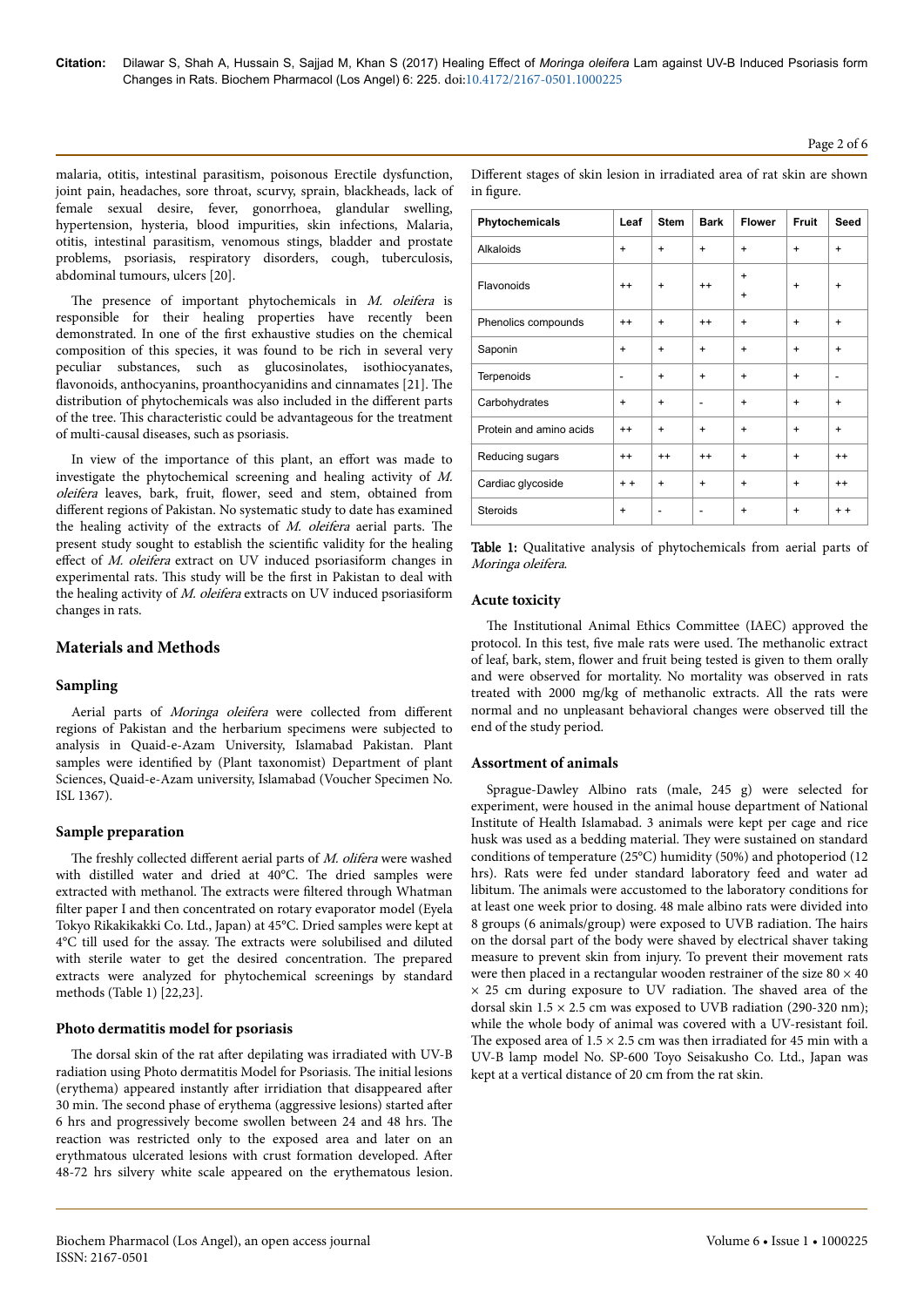# Page 3 of 6



Figure 1:  $(A)$  Shows erythema after irradiation;  $(B)$  Shows erythema disappeared after 30 min; (C) Shows second phase erythema after 6 hrs; (D) Shows erythematous lesions after 24 hrs; (E) Shows intense erythematous lesions after 48 hrs; and (F) Shows appearance of white scale on erythematous lesions after 72 hrs.

# **Administration of the drug**

The irradiated rats were divided into 8 groups (6 rats/ group). The first group served as control. Нe second group served as standard was administered retinoic acid (0.5 mg/kg) orally. Group 3 to 8 were administered orally with the methanolic extracts of aerial parts of Moringa olifera. Group's (3A and 3B) were administered orally 200 mg/kg (body weight) and 400 mg/kg (body weight) methanolic extract of MOL. Group's (4A and 4B were administered orally 200 mg/kg bw and 400 mg/kg bw methanolic extract of MOB. Group's (5A and 5B) were administered orally 200 mg/kg bw and 400 mg/kg bw methanolic extract of MOFr. Group's (6A and 6B) were administered orally 200 mg/kg bw and 400 mg/kg bw methanolic extract of MOFl Group's (7A and 7B) were administered orally 200 mg/kg bw and 400 mg/kg bw methanolic extract of MOSe Group's (8A and 8B) were administered 200 mg/kg bw and 400 mg/kg bw methanolic extract of MOSt once daily, 6 times a week, for one month. Animals were anaesthised under ether anesthesia after last dose, and longitudinal sections of the dorsal skin was cut open by surgical incision and were preserved in 10% buffered formalin solution. By using hematoxylin-eosin staining techniques sections of the skin were prepared for histological results by light microscopy at a magnification of  $4 \times 10$  using Olympus microscope and then examined for the characteristics features of psoriasis i.e., epidermal thickness, presence of Munro's micro abscess, rete ridges elongation and capillary loop proliferation and dilation.

# **Statistical analysis**

Data collected in this study was analyzed using statistical package for social sciences (SPSS) version 16. Statistical calculations were done using Graph Pad Prism software. P-value <0.05 was considered as significant.

# **Results**

# **Histopathology**

The characteristic features were observed in the UV irradiated rat skin shown in Figure 2A-2C. Figure 2A (control 1) reveals focal keratin plaques, epidermal undulation, dermoepidermal clefts formation, prominent dermal capillaries. Figure 2B (Control 2) shows formation of bullous granulation tissue with endothelial cell proliferation, marked dermoepidermal inflammation and uneven thickness of epidermis. Figure 2C (Control 3), shows dermoepidermal inflammation, microabscess formation with spongiosis.





# **Histopathological results of the treated rats groups**

In case of standard group shown in Figure 3A, the characteristics histopathological changes i.e., Munro's microabscess, capillary proliferation and dilation along with elongation of epidermal rete ridges in the sections were absent, only slightly thinned out epidermis is there, whereas the following changes were noted having good therapeutic effects.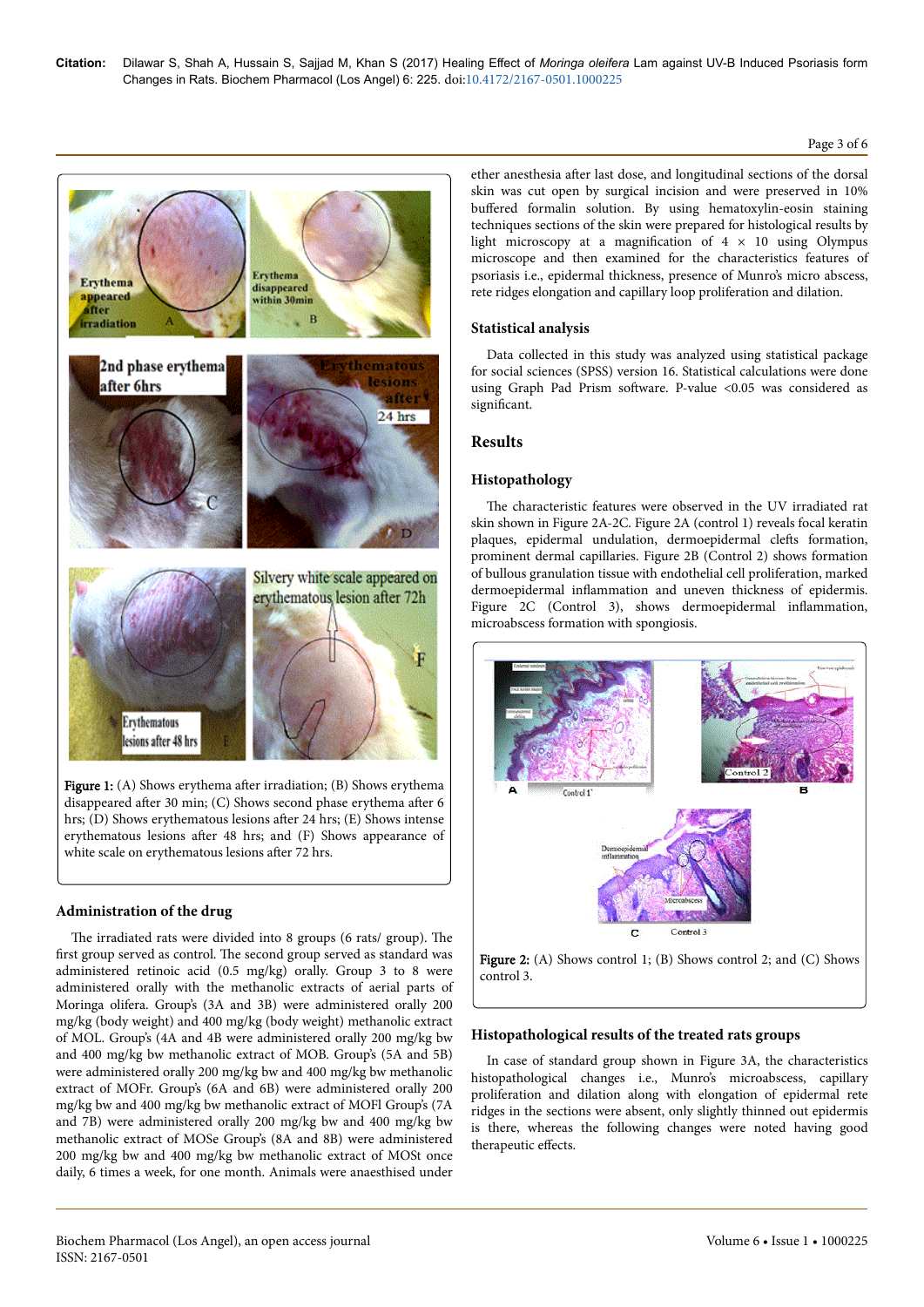In case of leaf extract treated group shown in Figure 3B, there occurred healing of lesion like dermal scarring fibroblastic proliferation), epidermal reepitheliasation and epidermal clefting artifact. All these changes favours healing process of leaf extract treatment for the induced psoriasiform changes in rats.

In case of bark extract treated group shown in Figure 3C, only thinned out epidermis with mild inflammation was seen as well as dermal scar with overlying re-epithelization were noted.

In case of fruit extract treated group shown in Figure 3D, histological findings showed Epidermal thinning with hypogranulosis and associated parakeratosis, dermal fibrosis with entrapped adnexae, epidermal re-epithelialization with splitting artifact and Prominent dermal scar with randomly arranged fibroblasts.

In case of flower extract treated group shown in Figure 3E showed epidermal undulation, mildly elongated rete ridges and dermoepidermal inflammation. The overall therapeutic effect is mild to moderate.

In case of seed extract treated group shown in Figure 3F, low grade inflammatory changes with decrease in elongation of rete ridges, Munro's microabscess as well as other characteristics features of psoriasis were either absent or minimum showing mild therapeutic effects of the psoriasiform changes.

In case of stem extract treated group shown in Figure 4, thinned out epidermis with elongated rete ridges and Munro's micro-abscess showed a very minor therapeutics effects as compared to other extracts. The efficacies of the different extracts are in the range of Standard>leaf extract>bark extract>flower extract>fruit extract>seed extract>stem extract>control.





Epidermal thickness in normal, standard and extract treated groups shown in Figures 5-7. Figure 5A Normal rat skin (12.3333  $\pm$  2.516  $\mu$ m); 5B Control (60 ± 10 µm); 5C Standard (17.666 ± 2.51 µm) Figure 6A Leaf extract (19  $\pm$  3.60 µm); 6B Bark extract (20  $\pm$  2 µm); 6C Flower extract (24  $\pm$  1 µm); Figure 7A Fruit extract (21  $\pm$  4.58 µm); 7B Seed extract (23.33  $\pm$  1.52 µm); 7C Stem extract (27.33  $\pm$  3.05µm). The mean

epidermal thickness of the normal, control and treatment groups were compared shown in Figures 5-7; Table 2 showing significant difference (P<0.05) in epidermal thickness of normal, control and drugs treated group.



Figure 4: Methanolic stem extract 400 mg/kg.

| Groups           | <b>Treatment</b>                   | Epidermis<br>thickness<br>$(\mu m)$ |
|------------------|------------------------------------|-------------------------------------|
| Normal           |                                    | $12.3333 \pm 2.516$                 |
| Positive control |                                    | $60 \pm 10$                         |
| Standard         | Retinoic acid 0.5% mg/kg bw        | $17.666 \pm 2.51$                   |
| 4B(Leaf)         |                                    | $19 \pm 3.60$                       |
| 5B (Bark)        |                                    | $20 \pm 2$                          |
| 6B (Fruit)       | Met extract of MOL 400 mg/kg<br>bw | $21 \pm 4.58$                       |
| 7B (Flower)      |                                    | $24 \pm 1$                          |
| 8B (seed)        |                                    | $23.33 \pm 1.52$                    |
| 9B (Stem)        |                                    | $27.33 \pm 3.05$                    |

Table 2: Comparison of epidermal thickness (corneum stratum) in normal, control and drug treated animals.



Figure 5: (A) Normal rat skin; (B) Control group; and (C) Standard.

# **Discussion**

The study aimed to investigate the healing efficiency of methanolic extracts of Moringa oleifera on UV induced psoriasiform changes in a rat model in comparison with that of standard retinoic acid. Нe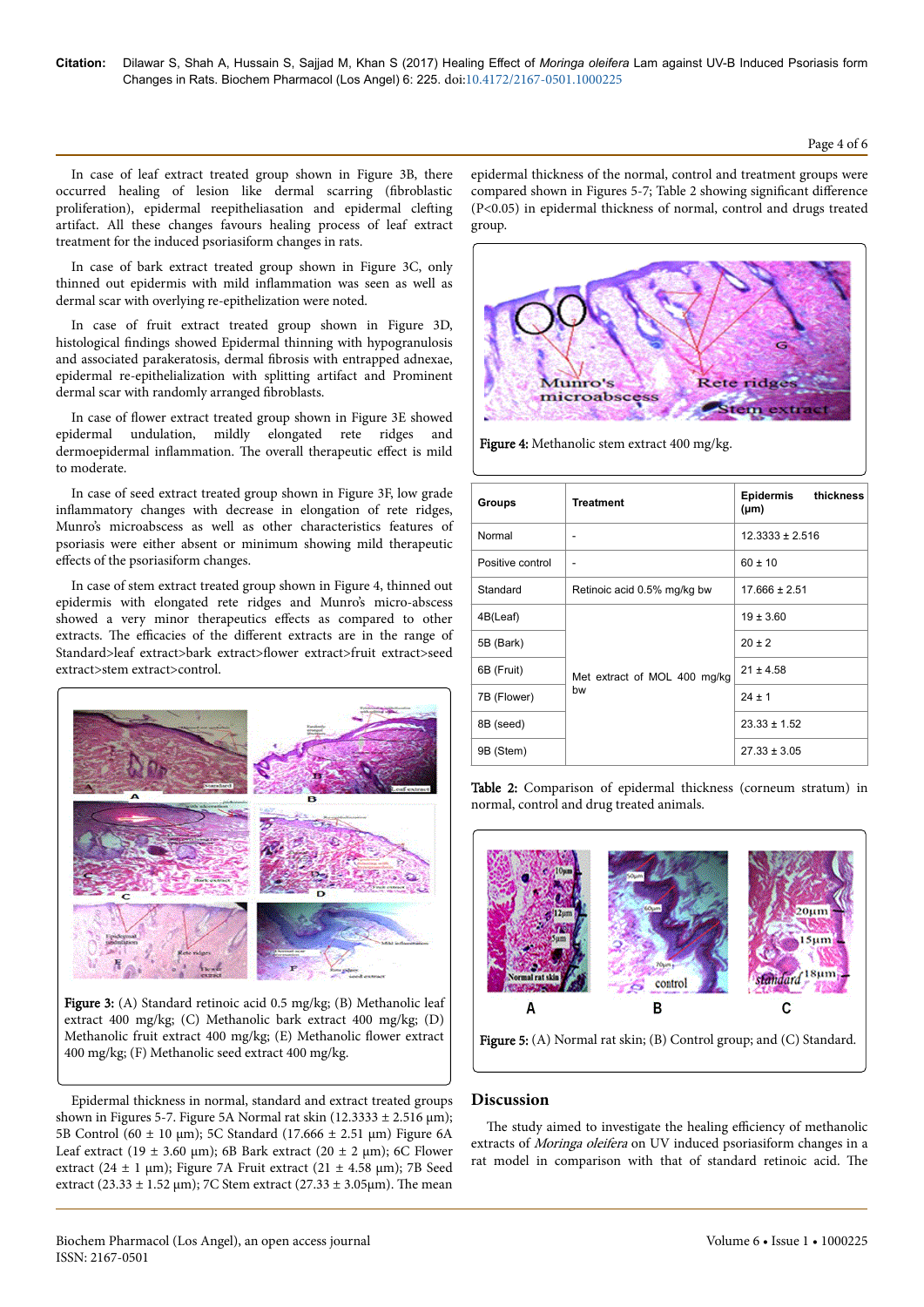#### Page 5 of 6

evaluation of the healing process was carried out through histological analysis, reduced epidermal thickness and scar formation.



Figure 6: A) Leaf extract; B) Bark extract; and (C) Flower extract.



Figure 7: (A) Fruit extract; (B) Seed extract; and (C) Stem extract. Epidermal thickness in normal, standard and extract treated groups shown in Figures 5-7. Figure 5A Normal rat skin  $(12.3333 \pm 2.516$  $\mu$ m); 5B Control (60 ± 10  $\mu$ m); 5C Standard (17.666 ± 2.51  $\mu$ m) Figure 6A Leaf extract (19  $\pm$  3.60 µm); 6B Bark extract (20  $\pm$  2 µm); 6C Flower extract (24  $\pm$  1 µm); Figure 7A Fruit extract (21  $\pm$  4.58 µm) ; 7B Seed extract (23.33 ± 1.52 µm); 7C Stem extract (27.33 ± 3.05µm). Нe mean epidermal thickness of the normal, control and treatment groups was compared shown in Figures 5-7.

Compairing the leaf-treated group with those of the other aerial patrs treated group, untreated group and with the reference group, the methanolic extract of leaf showed greater improvements than the standard treated group, other aerial parts treated group and the untreated group. Нe Preliminary phytochemical screening of the various parts of the plant (leaves, stem, bark, flower, fruit and seeds) extracts reveals that Moringa contains bioactive compounds such as moringine, moringinine, oleic acid, thiocarbamates and isothiocyanate glycosides, all of which can help induce healthy skin in psoriasis. Extracts from M. oleifera leaves have been shown to modulate cellular and humoral immunity in mice and rats [24,25]. Нe leaves extract exhibited strong anti-inflammatory properties in rodent models of chemically induced inflammation of the paw [26,27]. Нese features have been more widely studied with seed and fruit extracts [27-29]. The micronutrients in *Moringa oleifera* leaves are essential in the growth, differentiation, and proliferation of immune system [30]. Moringa oleifera contains various amino acids, vitamins, phytochemicals and trace elements such as iron, copper, selenium, zinc, flavonoids, and saponins [30-32]. Hence different parts of  $M$ . oleifera have potential therapeutic value. Нe micronutrients in M. oleifera leaves are essential in the growth, differentiation, and proliferation of immune system cells. Hence different parts of  $M$ . oleifera play potential therapeutic role in numerous immunosuppressing clinical conditions. Нe abnormal skin response to Ultraviolet (UV) rays, particularly sunlight is called photodermatitis. Evidences accumulating from the different studies of human and animals [31] suggest that UV-B radiation induces anatomical changes like epidermal thickening (hyperplasia), thickening of the stratum corneum (hyperkeratosis). Нe screening of the activity of methanol extract of  $M$ . *oleifera* was carried out using UV-B-induced psoriasisform changes in rats. Нe irradiated rat skin treated with methanol extract of M. oleifera leaf and bark (400 mg/kg) has shown a significant decrease in the epidermal thickness when compared to control indicates that both leaf and bark have a potential to retard the hyper proliferation of the keratinocytes that occurs when the skin is exposed to UV radiation. Further, methanolic extract of leaf and bark (400 mg/kg) produced beneficial changes in the epidermis of the irradiated skin. Нe leaves of this species have a high content of vitamins, provitamins and minerals [33]. Нe pharmacological activities of M. oleifera may be due to various secondary plant metabolites present in M. oleifera such as flavonoids, phenolics, vitamins, carotenoids, minerals, sterols, amino acids, alkaloids, and glycosides [34]. M. oleifera leaves contains phenolic acids such as quinic acid and chlorogenic acid that exhibit high antioxidant activities [35,36] and recently β-sitosterol, was isolated from Moringa leaves fraction [37]. Нe antipsoriatic activity observed in the present study may be due to the presence of various phytoconstituents especially flavonoids in the extract which inhibited the proliferation of keratinocyte and enhanced the keratinization process.

# **Conclusion**

Natural herbs are effective alternatives to conventional medicines. Conventional medicines used for the management of psoriasis are costly and have many adverse effects. Phototherapy plays a significant role in the management of psoriasis. Нe results of the present study are encouraging and indicate that aerial parts of Moringa oleifera should be studied more extensively to confirm the potent antipsoriatic activity and to develop potent phytomedicine for treatment of psoriasis.

# **Acknowledgment**

The authors would like to sincerely appreciate the Deanship of Scientific Research at King Saud University for its funding of this research through the Research Group No. RGP-255.

# **Conflict of Interest Statement**

The authors stated that there are no conflicts of interest regarding the publication of this article.

# **References**

- 1. Wakkee M, Нio [H, Prens E, Sijbrands E, Neumann H \(2007\) Unfavorable](http://dx.doi.org/10.1016/j.atherosclerosis.2006.07.01) cardiovascular risk profiles [in untreated and treated psoriasis patients.](http://dx.doi.org/10.1016/j.atherosclerosis.2006.07.01) [Atherosclerosis 190: 1-9.](http://dx.doi.org/10.1016/j.atherosclerosis.2006.07.01)
- 2. [Stern RS, Nijsten T, Feldman SR, Margolis DJ, Rolstad T \(2004\) Psoriasis](http://dx.doi.org/10.1046/j.1087-0024.2003.09102.x) [is common carries a substantial burden even when not extensive and is](http://dx.doi.org/10.1046/j.1087-0024.2003.09102.x) [associated with widespread treatment dissatisfaction. Nature Publishing](http://dx.doi.org/10.1046/j.1087-0024.2003.09102.x) [Group 9: 136-139.](http://dx.doi.org/10.1046/j.1087-0024.2003.09102.x)
- 3. Neimann AL, Porte SB, Gelfand JM (2006) The epidemiology of psoriasis. Expert Rev Dermatol 1: 63-75.
- 4. [Menter A, Gottlieb A, Feldman SR, Van Voorhees AS, Leonardi C, et al.](http://dx.doi.org/10.1016/j.jaad.2008.02.039) [\(2008\) Guidelines of care for the management of psoriasis and psoriatic](http://dx.doi.org/10.1016/j.jaad.2008.02.039)